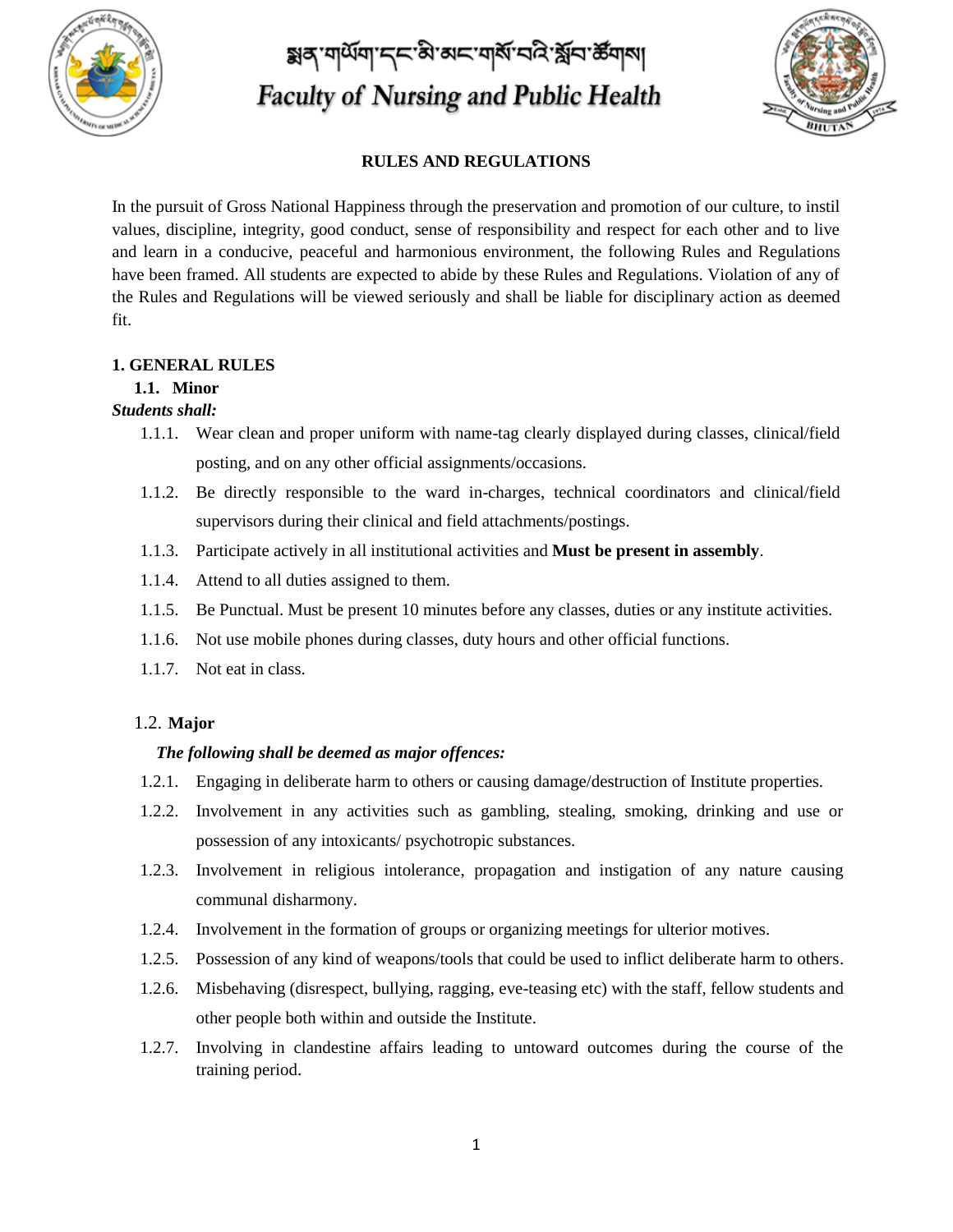#### **2. HOSTEL RULES**

#### **2.1. Minor**

## *Students shall:*

- 2.1.1. Take full responsibility in using and taking care of the hostel facilities. (conserving water and electricity, not moving furniture from one room to another without prior permission and following the cleaning roster strictly).
- 2.1.2. Always keep their rooms and surroundings clean and tidy.
- 2.1.3. Use only authorized entry and exit route.
- 2.1.4. Respect the peace of others by not using or making loud noises.
- 2.1.5. Not keep pets in the hostel.
- 2.1.6. Be present for cleaning of the hostels and institute unless on duty.
- 2.1.7. Not use nails, paste posters or write on the walls and furniture.
- 2.1.8. Not take cooked foods or meals in the rooms.
- 2.1.9. Not enter the kitchen except designated Mess Captains who can enter only during issuance of ration and meal times.
- 2.1.10. Getting clearing from provost after leaving students as day scholar in order to continue the course

#### 2.1.11. Stick to the meal timings as follows:

|                                       | <b>Breakfast</b>                                      | $(7.00$ AM-08.00 AM)                                                                                    |
|---------------------------------------|-------------------------------------------------------|---------------------------------------------------------------------------------------------------------|
|                                       | Lunch                                                 | $(1.00 \text{ PM}-02.00 \text{PM})$                                                                     |
|                                       | Dinner                                                | $(7.00 \text{ PM} - 08.00 \text{ PM})$<br>* For those on clinical duties, can be extended by 30 minutes |
| 2.1.12.                               | Attend prayers as follows:                            | Morning prayer $(6.30 \text{ AM} - 07.00 \text{ AM})$                                                   |
|                                       | Evening prayer $(6.30 \text{ PM} - 07.00 \text{ PM})$ |                                                                                                         |
| 2.1.13.                               | Observe games timing as follows:                      |                                                                                                         |
| $(1st March-31st October)$<br>Summer  |                                                       |                                                                                                         |
| Working days: 4.30-07.00PM            |                                                       |                                                                                                         |
| Holidays up to 7.00PM                 |                                                       |                                                                                                         |
| Winter $(1st November-28th February)$ |                                                       |                                                                                                         |
| Working days: 04.00-5.30 PM           |                                                       |                                                                                                         |
| Holidays: up to 05.30 PM              |                                                       |                                                                                                         |
|                                       |                                                       |                                                                                                         |

#### **2.1.14. Be present inside the hostel by 9.PM**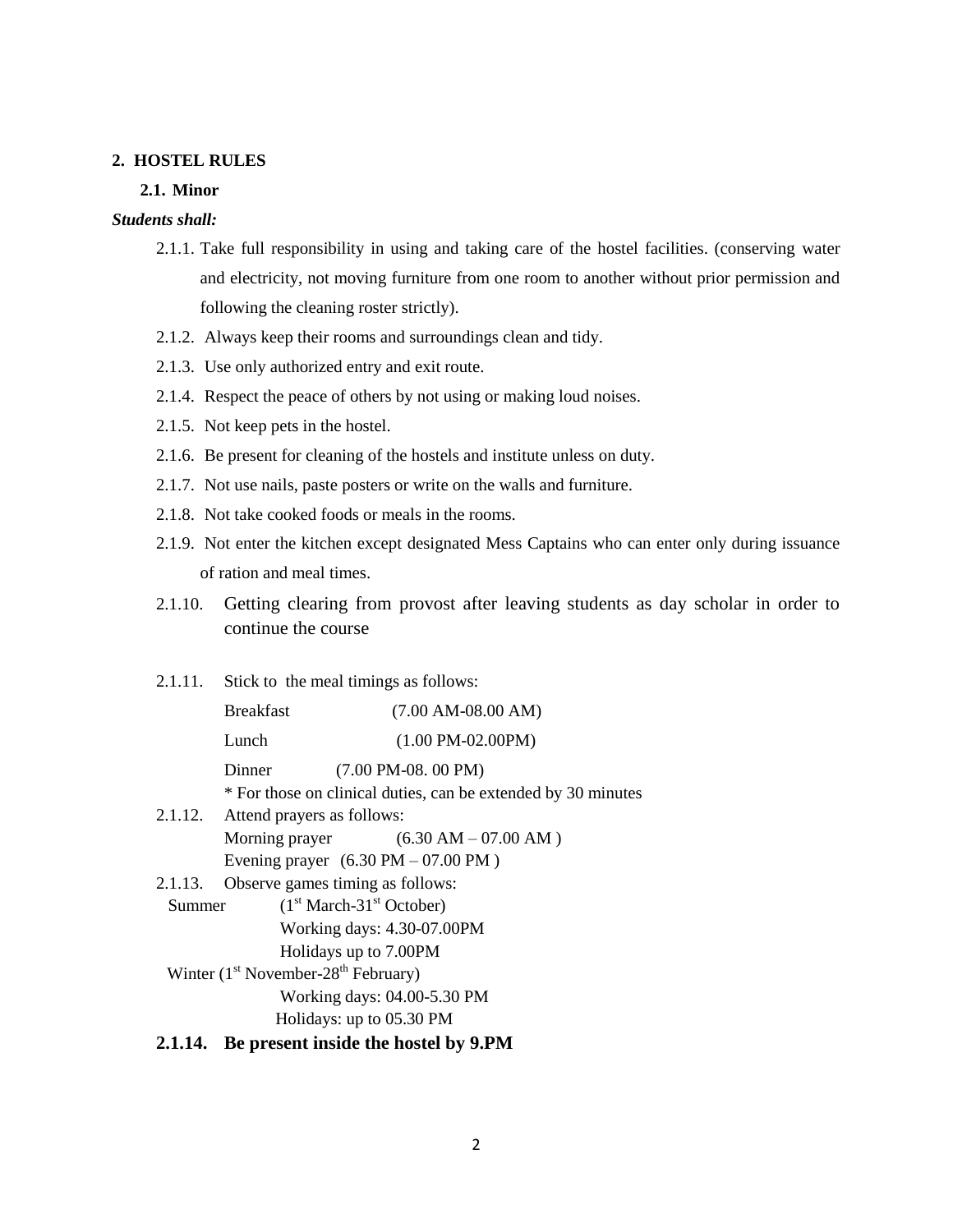# *2.1.***Major**

# *The following shall be deemed as major offences:*

- 2.1.1. Cooking inside the room.
- 2.1.2. Entertaining visitors in the room.
- 2.1.3. Being absent from the hostel without prior permission after the stated hours.
- 2.1.4. Possession and or use of psychotropic substances including alcohol.
- 2.1.5. Misuse of mess fund.

# **3. CLINICAL DUTY RULES**

# **3.1.Minor**

*During clinical postings, students' must:*

- 3.1.1. Obtain consent from the patient for examination and care.
- 3.1.2. Take appropriate and prompt action as and when required.
- 3.1.3. Attend to all patients without fear or discrimination.
- 3.1.4. Ensure the presence of a female attendant during any procedure on a female patient.
- 3.1.5. Show due respect and recognize the rights of the child

3.1.6. Government/ Faculty declared any adhoc holiday for a day. The students are in clinical duty will continue as per their duty roster. However, they will get their entitled leave.

# **3.2.Major**

# *Students' must:*

- 3.2.1. Maintain strict confidentiality of patient's information.
- 3.2.2. Exercise due sensitivity and subtleness while disclosing critical information
- 3.2.3. Avoid any kind of medical negligence and shall be fully responsible for it.
- 3.2.4. Ensure patient safety and infection control measures.
- 3.2.5. Cooperate with other members of the health team.
- 3.2.6. Not abuse professional knowledge, skill or privileges.
- 3.2.7. Provide health care in which she/he is qualified and authorized.
- 3.2.8. Abide by the regulations and protocols of the respective clinical settings, departments and the hospitals/BHUs where they are posted.
- 3.2.9. Must fulfill 95% attendance in clinical duties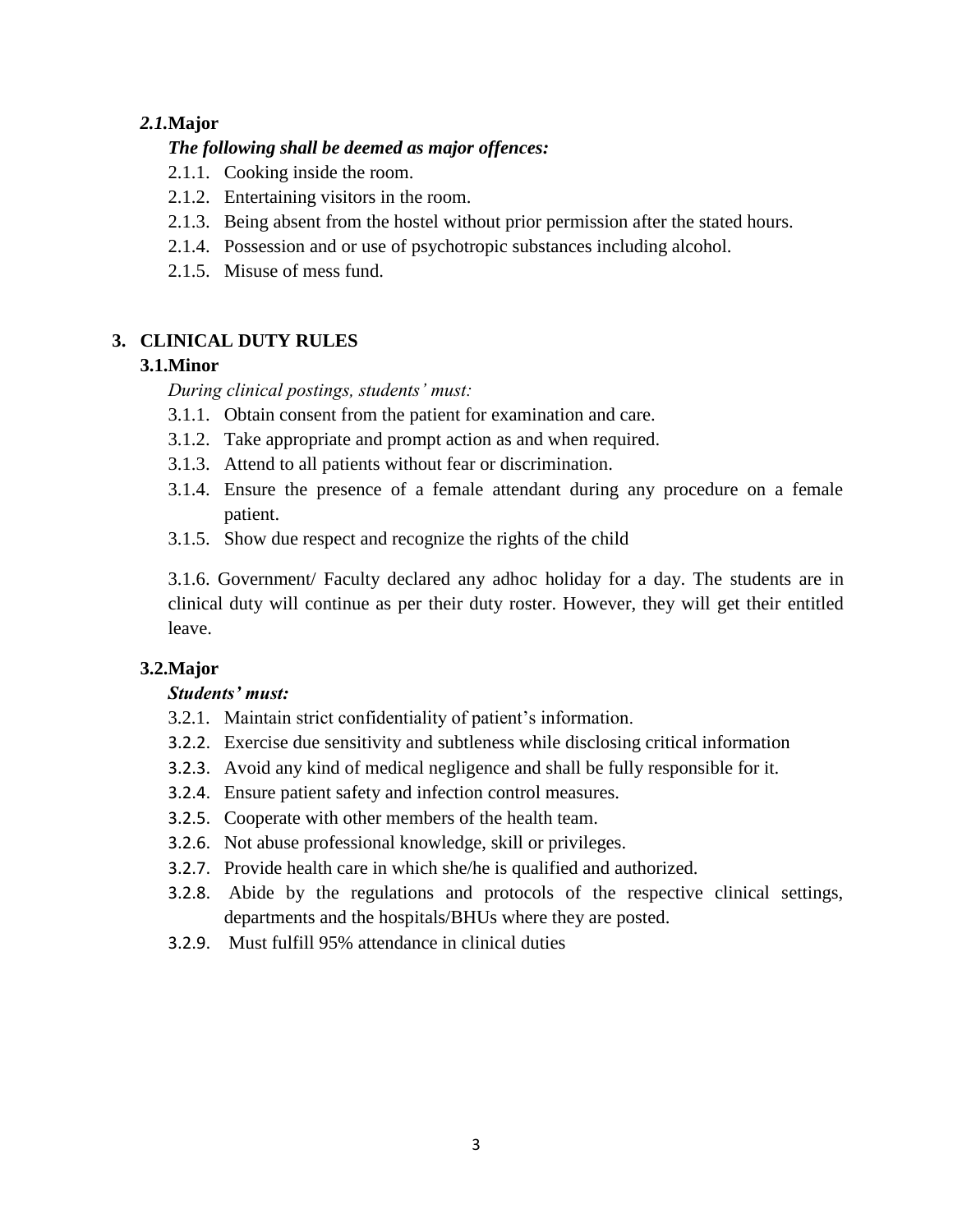### **4. LEAVE RULES**

Students are provided with one month summer and one month winter vacation. Therefore, by rule *Students shall:*

4.1 Not be eligible for any kind of leave during ( Puja, Rimdo, Weddaing) their academic period except in the following situations as deemed genuine by the relevant authority: clinical 5 days an class days: 10 days

4.2. Medical leave supported by a prescription from a doctor or with proof of admission in a hospital along with Discharge Certificate , Maximum 10 days.

4.3. Bereavement leave (one week) for immediate family members (parents, spouse, siblings, children if any).

4.5. Notwithstanding the above clauses fulfil all the clinical requirements and attain 90% class attendance.

4.6. Put an application for medical and Bereavement leave kind of leave to the Dy. Dean, Student Affairs through the Programme leaders. Technician students must route their leave through their Department Head of Departments. Overnight leave from hostel may be granted by the Provosts.

4.7. Student can participate in any extra-curricular activities within country / outside Bhutan (Maximum 10 days). However, students are required to fulfil all the clinical requirements (95%) and class attendance (90% ) in order to be eligible to appear for semester examination.

# **Terms of Reference**

The Disciplinary Committee shall comprise of following members:

- 1. Dy. Dean, Student Affairs (Chair)
- 2. Dean
- 3. Dy. Dean Midwifery and Nursing, Dy. Dean, Allied Science and Public Health
- 4. Program Leaders
- 5. Provosts
- 6. Representative from technical departments/clinical supervisors ( depending on relevancy)
- 7. Student (2 class representative on rotation basis)

### **Quorum**

The committee shall meet upon fulfilling a quorum of three fourth of its members.

Complaint management

1. The Committee members shall decide on matters relating to the student's discipline.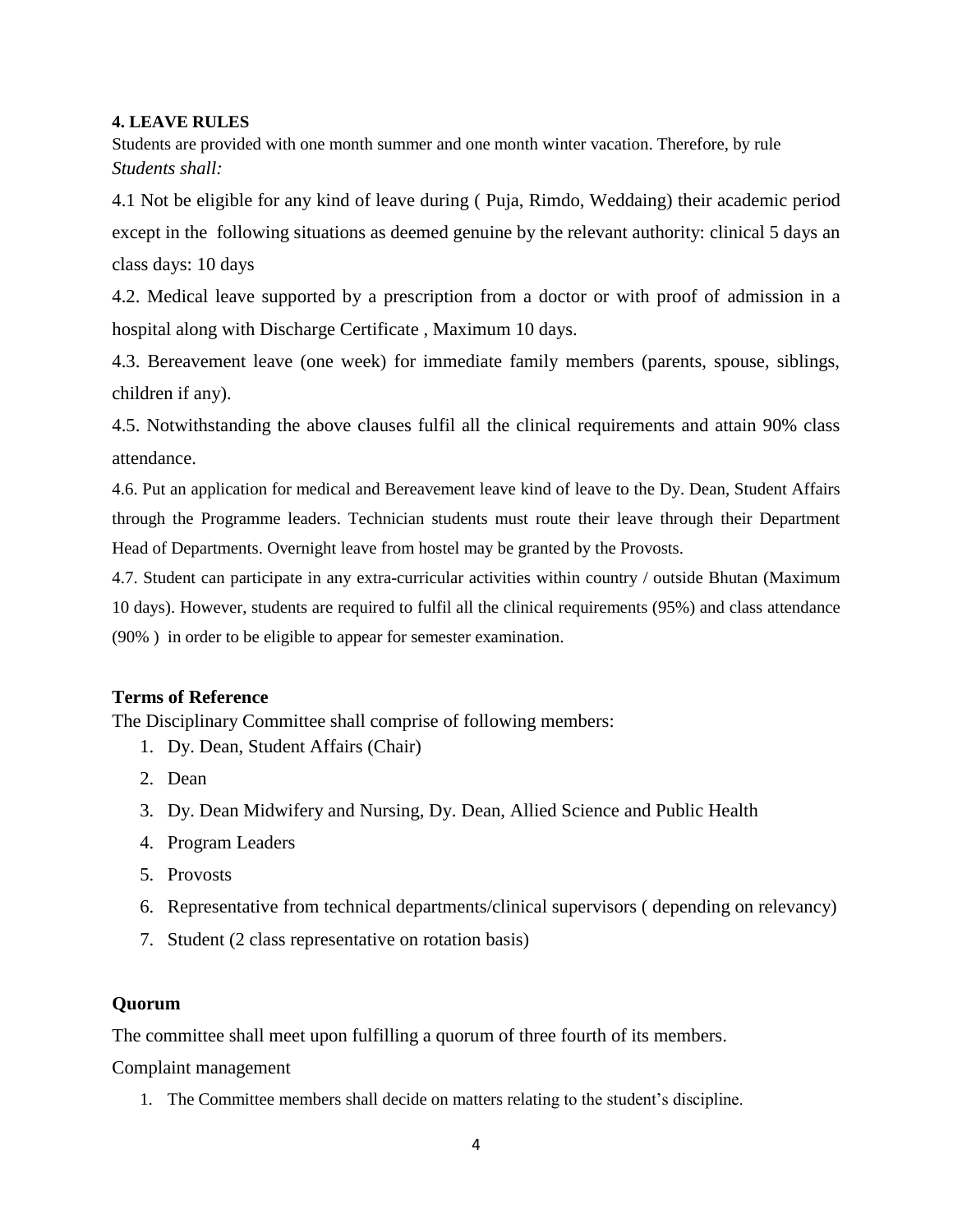- 2. All complaints must be routed through the respective program leader/Provosts.
- 3. Only written complaints addressed to Chairperson of Disciplinary Committee will be entertained.
- 4. The committee shall meet, discuss and pass a decision on the issue within one week of the receipt of the application.
- 5. The decision of the committee shall be made by consensus based on the nature of the violations of rules and regulation.
- 6. The decision of the committee shall be final and binding.
- 7. The decision/action taken shall be recorded and intimated in writing to the concerned student and his/her guardian/parents.
- 8. Students' not satisfied with the decision of the committee may appeal to the Disciplinary committee, KGUMSB within one week from the issuance of decision of the committee.
- 9. The Committee shall review and revise the rules and regulations as and when deemed necessary.

### **DISCIPLINARY ACTIONS**

#### *For violation of any Minor rules:*

- 1. Verbal warning shall be served for a first time offence. Written warning shall be issued for a second time offense or violations of two or more minor rules and noted in the student's record book/ Student Information Management System ( SIMS).
- 2. Written warning shall be issued for a second time offense
- 3. A Last warning notice shall be issued for repeated offence after written warning has been issued. Or violation of two or more minor rules in a single incident.
- 4. Unauthorized items will be confiscated.
- 5. Deduct the money from security deposit in order to compensate or replace for any damages caused to the Faculty properties or individuals.
- 6. Student absent in assembly or any other extracurricular activities shall be fine Nu 100/= or Made to perform social work or extra duties
- 7. Student absent in hostel activities shall be fined Nu  $100/=$  if absent more than three times or more then will be deemed as a violation of a major rule
- 8. Must to obtain clearance at the time of the graduation, if not Programme Leader must have the Authority to hold back Transcript or certificate whichever is immediate requirement
- 9. Student absent from clinical duty without prior information will do 1: 4 make up duty in the same ward before semester examination.
- 10. Student absent from clinical duty with prior information will do 1: 1 make up duty in the same ward before semester examination.